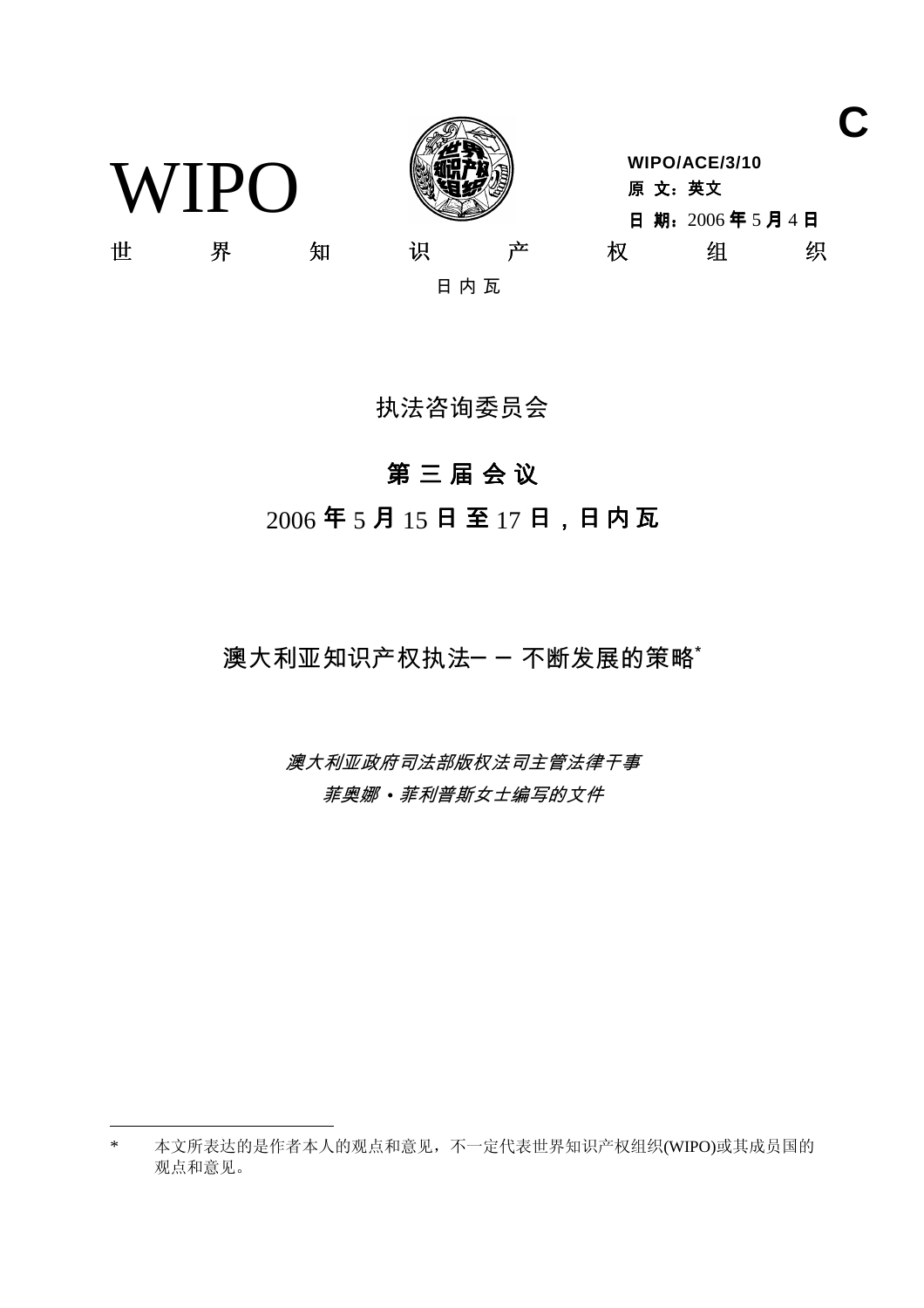导言

1. 感谢国际局给予这次机会,让我来简要介绍澳大利亚政府的知识产权 执法策略。这是澳大利亚政府第一次参加执法咨询委员会的会议,我们期待着参 与这些问题的研讨并取得成果。

2. 知识产权执法是澳大利亚政府多年来想要解决的问题。无疑,许多其 他国家的情况也是如此。例如,2000 年澳大利亚议会委员会发表了一份报告: 《打击非法复制: 澳大利亚的版权执法》。这份报告提出了一系列建议, 其中许 多建议已通过立法措施或行政措施得以采纳。

3. 近年来, 知识产权执法问题在澳大利亚更显突出。在某种程度上, 这 是由于产业界利益攸关者提出了抗议,他们的生意受到知识产权侵权的严重影 响, 他们正在寻求讲一步的执法措施。也应该承认的是, 数字环境给有效知识产 权执法带来了新的挑战。

4. 澳大利亚政府已采取法律和其他措施来回应这些变化,并为开展知识 产权执法正在制订的策略建立了各种机制。政府认为,建立一个强有力而十分有 效的知识产权框架,重要的是同时采取合适的刑事执法措施和广泛的民事救济。

5. 在详细讨论澳大利亚知识产权执法的经验之前,我想成一谈我们的法 律框架和政府框架。

框 架

6. 首先, 请允许我谈一谈澳大利亚的法制体系和知识产权。《1900 年澳 大利亚联邦宪法》建立了澳大利亚联邦政府体系。根据这个体系,制定法律的权 力分属在澳大利亚政府(即: 联邦政府)和六个州。知识产权法属于澳大利亚政府 的范围, 而不属各州。

7. 知识产权事务由澳大利亚政府两名不同的部长共同负责。司法部部长 负责版权法和相关政策, 具体事务由司法部来抓, 并向其汇报。旅游、产业及资 源部部长负责工业产权法和相关政策, 具体工作由澳大利亚知识产权局负责, 并 向其汇报。司法部和澳大利亚知识产权局在一系列问题上紧密合作, 包括建立适 当的执法机制。我来自司法部,所以我今天的重点将主要集中在版权执法上。司 法部也负责刑法政策。

8. 澳大利亚联邦警察(AFP是主要的执法机构,澳大利亚政府通过这个执 法机构来开展执法活动。其任务是实施联邦刑法, 保护联邦和国家利益不受澳大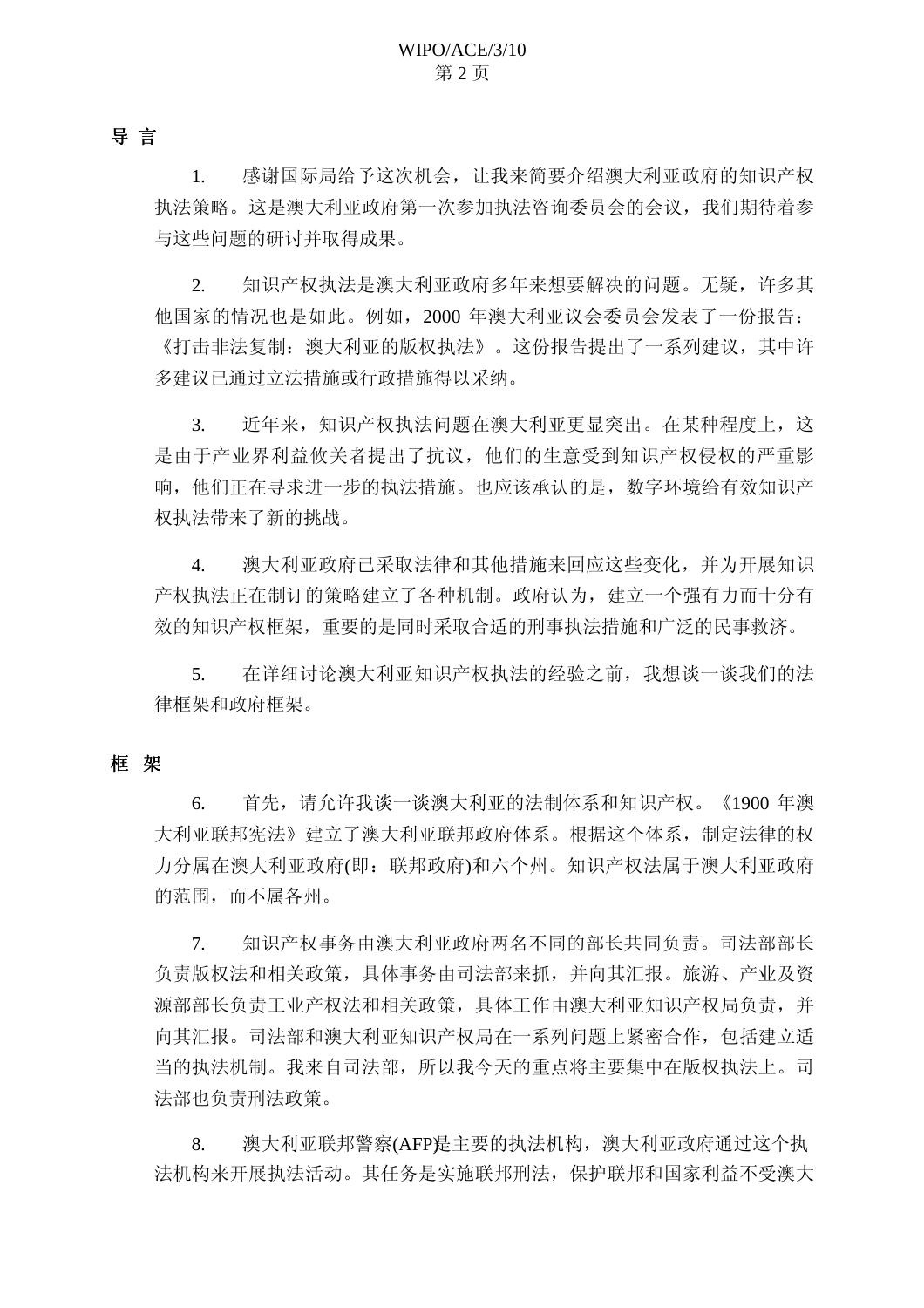利亚和外国犯罪行为的侵害。澳大利亚联邦警察是澳大利亚国际法执法和维护治 安秩序的代表,并向澳大利亚政府汇报有关维护治安秩序问题的工作。

9. 澳大利亚联邦警察是打击知识产权犯罪行为的主要法律的执行机构。 但各州警察也进行执法, 他们有权调查知识产权犯罪行为。州警察和联邦警察经 常合作, 与产业界组织一道调查知识产权犯罪行为。

10. 联邦检察长行使独立职能, 负责起诉联邦违法犯罪行为, 包括知识产 权犯罪行为。

11. 澳大利亚海关总署有权就入境的伪冒商标、盗版制品进行知识产权执 法。《1968 年版权法》和《1995 年商标法》规定了海关在边境行使的权利。这些 权力受《异议通知书》规定的支配, 也就是, 一般说来, 当版权和商标权利人发出 异议通知书请求海关确认其知识产权的时候, 海关只能扣押以商业/营利为目的进 口侵权商品。

12. 在澳大利亚可以向多个州法院和联邦法院申请强制执行。

13. 澳大利亚联邦政府体系给知识产权执法带来了一些挑战。现详细介绍 如下。

# ☆ 法

14. 所有澳大利亚知识产权立法都规定可以采取民事救济。民事救济是知 识产权权利人维护私权的主要手段。《1968 年版权法》和《1995 年商标法》也有 许多刑事制裁规定。《1994 年植物育种人权利法》也有刑事犯罪执法规定。

# 版权法

 $15.$  澳大利亚版权立法之初就规定了刑事犯罪条款。<sup>1</sup>长时间以来,刑事犯 罪的范围和种类有了发展。<sup>2</sup> 现行版权法为了禁止版权盗版和相关活动, 规定了一 系列刑事犯罪行为。尤其是,最新的规定包括以下相关违法犯罪行为: 滥用规避装 置或服务: 滥用权利管理信息和滥用广播解码装置。

16. 最初, 在版权法中规定这些违法犯罪行为, 部分原因是我们要履行 《WIPO 版权条约》。为遵守澳大利亚与美国签订的自由贸易协定的义务,已经 (或就有效技术措施而言, 将要) 对这些规定进行修改。

<sup>&</sup>lt;sup>1</sup> 比如参见《1912年版权法》第14条第(1)款。

比如, 《1980年版权修政案》修改了《1968年版权法》处罚条款。四年之后, 《1984年版 权法》规定(未经许可)销售计算机软件为刑事犯罪行为。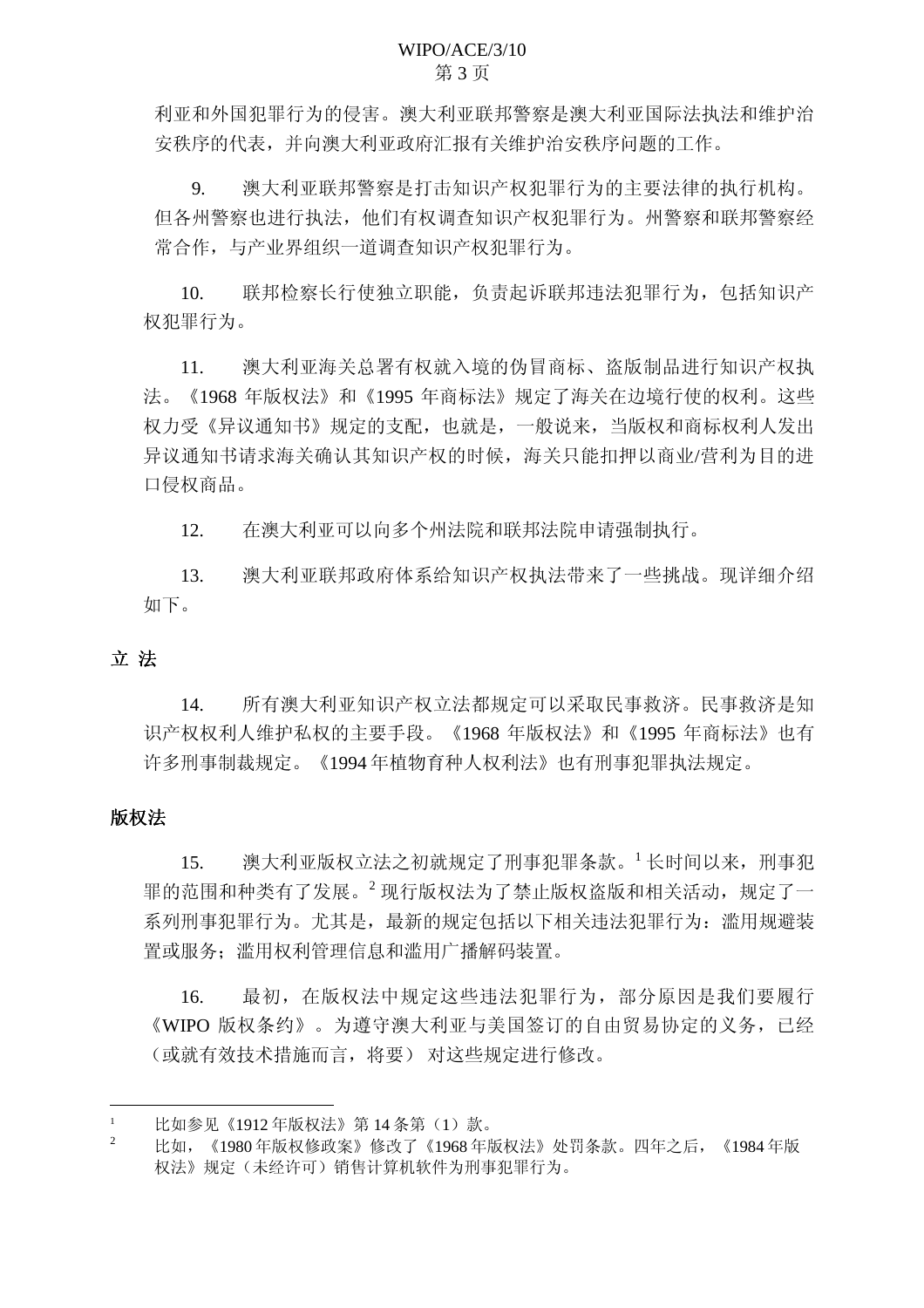17. 也规定了涉及图书、计算机软件、录音制品和电影版权盗版的违法犯 罪行为。按照澳大利亚加入世界贸易组织 TRIPs 的义务, 这些规定涉及以营利为目 的的版权盗版违法犯罪行为。

18. 此外,版权法规定,营利性重大侵权行为和其他损害著作权人经济权 利的行为属刑事犯罪。

19. 这些违法犯罪行为既考虑了 TRIPs 规定的营利性因素, 也考虑了自 TRIPs 签订以来已发展的数字环境中出现的形势。

20. 这些规定又辅之以提供举证推定, 便于刑事诉讼或民事诉讼申请人认 定某些事项, 例如: 版权的归属或版权的存在。

 $21.$  自版权法颁布以来,罚金在逐渐增加。现在罚金很高。例如,涉及某 些以营利为目的使用的侵权复制品, 最高罚金为 93500 澳元及或 5 年监禁。在判定 罚款时, 法院对某些涉及将硬拷贝材料转换成数字格式的违法行为处以更高的惩 罚。

22. 2004 年政府的选举政策《加强澳大利亚艺术》中包括了一项承诺,要 维护严厉的版权制度来打击在线盗版。政府认为, 重要的是, 要不断审查法令, 以 保证法令中设立了严厉而有效的打击版权盗版条款。为了保证我们完全遵守多边和 双边义务,同时为了简化诉讼程序,政府已对法律进行了实质性修改。例如,保证 公诉人和调查员具有简化而合理的规定, 使他们能够更有效地进行成功的版权诉 讼。

23. 澳大利亚政府与泰国、新加坡和美国签订了《自由贸易协定》。2004 年晚期, 根据《澳美自由贸易协定》, 澳大利亚版权法作了许多修正以履行特殊义 务。例如, 版权法中将某些涉及"以商业利益或营利为目的"的盗版活动定为刑事 犯罪的范围已经扩大。

24. 盗版侵权行为的范围非常广泛, 足以将为企业内部商业活动的目的进 行计算机软件的侵权复制行为(即: 通常称为"企业最终用户盗版")定为刑事犯 罪。

25. 现已制定出一条新条款, 规定凡导致以营利为目的的版权侵权行为, 以及给著作权人带来了极其不利影响的行为,均为违法犯罪行为。这一违法犯罪行 为是指从事非营利用途的活动(比如,个人在因特网上传播侵权复制品),因其对著 作权人的负面影响达到这样的规模,而需要承担刑事责任。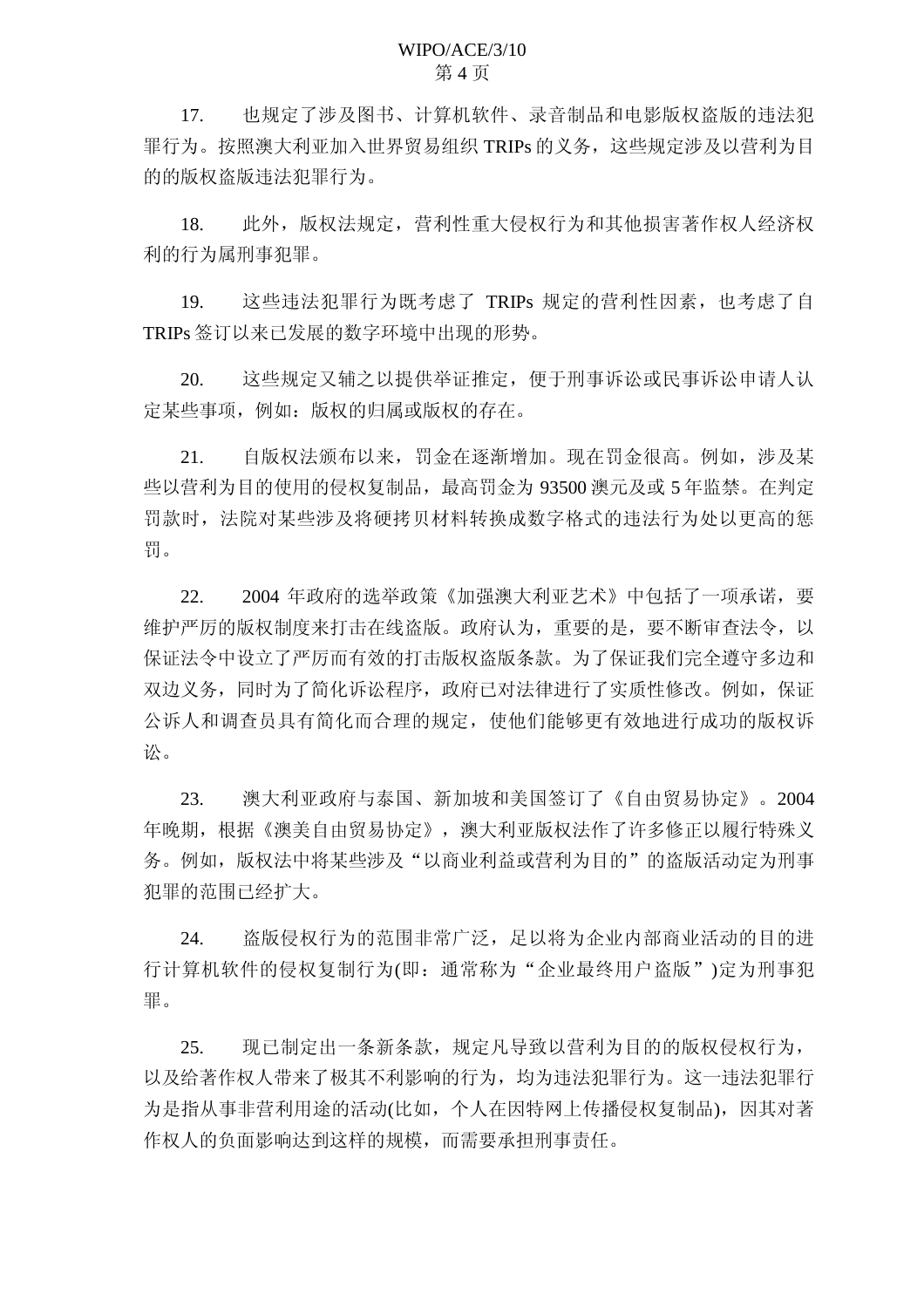26. 大大加强了有关未经许可使用电视节目(在大多数场合下的付费电视 节目)解码装置的条款。例如, 个人未经广播公司许可使用解码装置获取加密电视 节目, 现在属违法犯罪行为。未经许可传播解密的电视节目, 无论是否出于商业利 益或营利目的, 也属违法犯罪行为。此外, 我们规定, 如果最初加密的电视节目未 经广播公司许可被他人解码,以商业或营利为目的使用加密的电视节目,属于刑事 犯罪行为。我们也作了一系列修改,以便对在更宽范围的环境下滥用电视解码装置 的行为提起民事诉讼。

27. 去年政府宣布, 不诚实地使用付费电视服务也构成刑事犯罪。付费电 视用户向其他房屋传播预定的电视节目或用户以商业目的使用电视节目,如果没有 支付合适订费, 构成违法犯罪行为。这些措施是政府审查的结果, 旨在解决在澳大 利亚日益增长的付费电视信号被盗的问题。

28. 政府目前正进一步对版权法进行技术审查, 以保证刑法条款符合联邦 刑法政策, 并与《1995 年刑法典法令》保持一致。政府也正在审议许多版权法刑 法条款进一步的修正案。处理这些问题和付费电视修正案的法规很可能在随后几个 月提交国会审议。

## 商标法

29. 澳大利亚商标法立法之时就规定了刑事犯罪条款。这些条款旨在阻止 商标假冒品和附有"假"商标的商品进口。例如, 《1905 年商标法》作了这样的 规定, 讲口带有伪造注册商标的商品(罚款 100 英镑)和虚假申请或出售已注册商 品的商标(判 3 年以上有期徒刑) 属违法行为。《1995 年商标法》有类似条款, 现 在的处罚包括对个人罚款 55000 澳元, 判处有期徒刑 2 年以上或罚款和监禁并举。

30. 知识产权咨询委员会是一个为政府提供建议的独立委员会,该委员会 也对专利和商标两方面的执法进行了质询。1999 年发表了专利报告,并建议修改 专利制度, 以解决有关执法行动结果不确定的问题。《2001 年专利法修正案》、 《2003 年知识产权法修正案》中的修改已经实施, 《2006 年知识产权法修正案》 将作进一步修改。2004 年发表了商标报告。该报告就如何加强商标权利和就权利 效力提供更多确定性问题提出了建议,从而潜在地减少了执法行动的需要。一些建 议已经通过行政程序的修改得以实施。其他建议的实施正在研究之中。

# 其他立法

31. 其他相关立法中也规定了刑事犯罪条款。例如, 《1905 年商业(商品说 明)法》就涉及进出口附有虚假商品说明规定了刑事犯罪行为。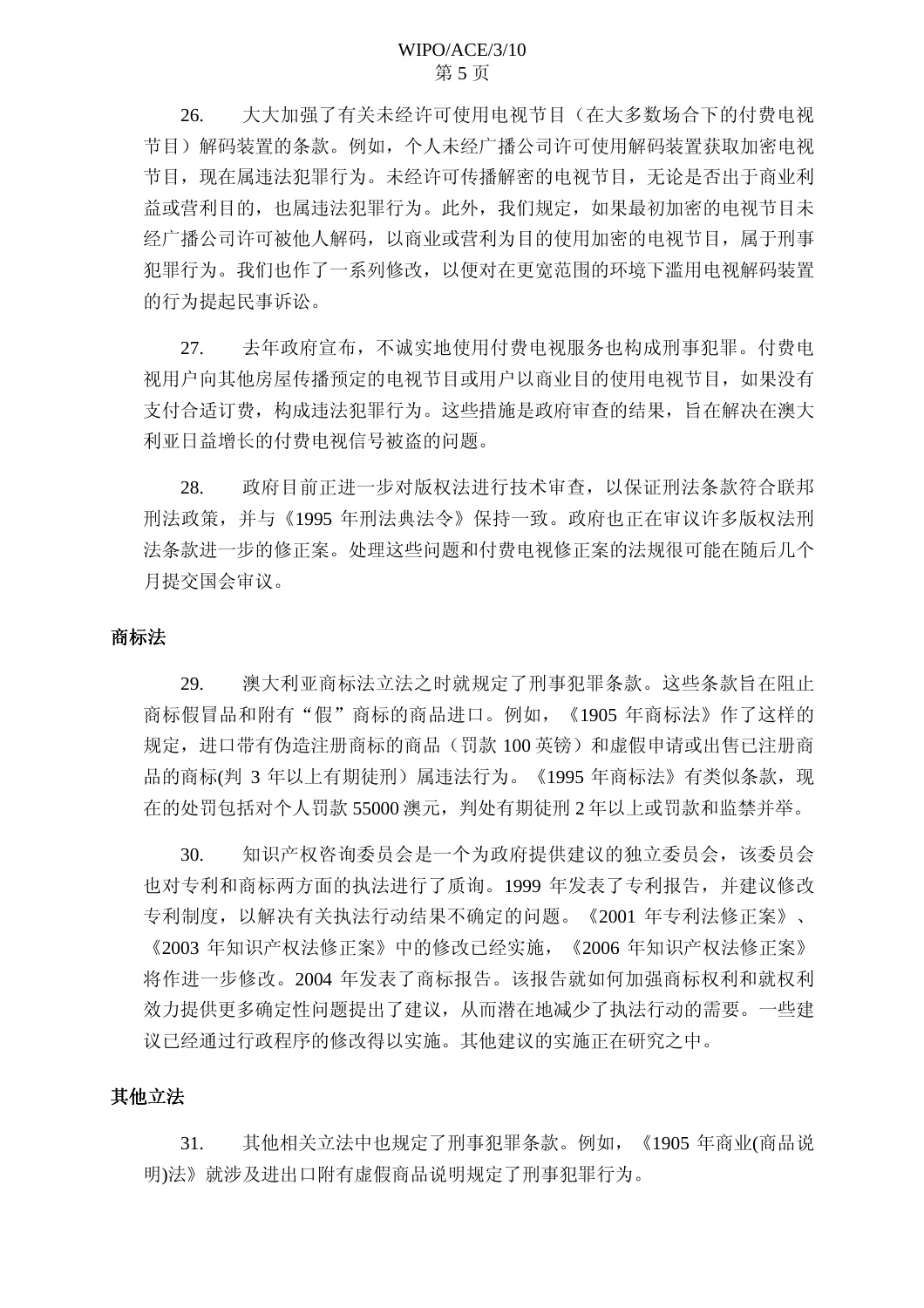32. 根据《植物育种人权利法》, 侵犯植物育种人的权利属刑事犯罪, 最 高罚款达 55000 澳元。但是, 海关在边境没有权利扣押侵权植物。

33. 根据《1987 年奥林匹克标识保护法》, 海关有权扣押未经许可使用受 保护的奥林匹克表达形式, 例如"奥林匹克"、"奥运会"等等。但是, 使用这些 表达形式不属于刑事犯罪行为。

34. 我还想指出的是,一些州的立法中有刑事犯罪处罚的规定。例如,根 据《(维多利亚州)澳大利亚国际汽车大奖赛法》, 对未经许可使用国际汽车大奖赛 标识的最高罚款为 110000 澳元。

#### 研 究

35. 作为亚太地区的一个发达经济体,我们大部分工作直到最近才集中于 向澳大利亚进口的侵权物品上,以及,例如市场上销售的实物上。显而易见的是, 版权和其他知识产权产品在线传播的增长给知识产权执法带来了一种新的挑战。

36. 确定知识产权犯罪行为的性质和范围是一个基础问题。国际知识产权 协会、国际唱片业协会、澳大利亚商业软件协会和澳大利亚反盗版 联盟等组织收集的有关盗版和假冒品的产业数据和统计资料,是衡量目前市场状况 的重要标尺, 长时间以来, 也是观察形势走向的重要标尺。这一数据对政府的工作 是非常重要的, 但是它并没有体现整体状况。澳大利亚目前没有此类信息的中心数 据库。此外,不同利益集团采用不同方法整理和评估数据。这给分析和比较造成了 困难。世界知识产权组织和经济合作与发展组织在其正在开展的假冒品和盗版评估 工作中充分证实了这一点。

37. 为了解决其中一些问题, 政府最近委托澳大利亚犯罪学研究所对澳大 利亚知识产权犯罪情况进行了一次调查,以测定知识产权犯罪对经济带来的影响和 公共法律以及执法反应的有效性。该项目的一项重要内容是咨询产业界。这项调查 将研究以下几个方面:

哪些知识产权犯罪行为影响澳大利亚(也就是说, 市场上的假冒品/盗版制品的 规模有多大),知识产权犯罪对哪一个方面影响最大(比如,小规模市场发行、有组 织犯罪参与、跨国进口或国内制造业、在线传播音乐、电影、电视和商业软件等产 品)?

知识产权犯罪有哪些现成的正式统计资料(也就是说, 海关查获了多少侵权制 品,向警察机关举报了什么类型和哪个等级的知识产权犯罪,对此如何分类,警察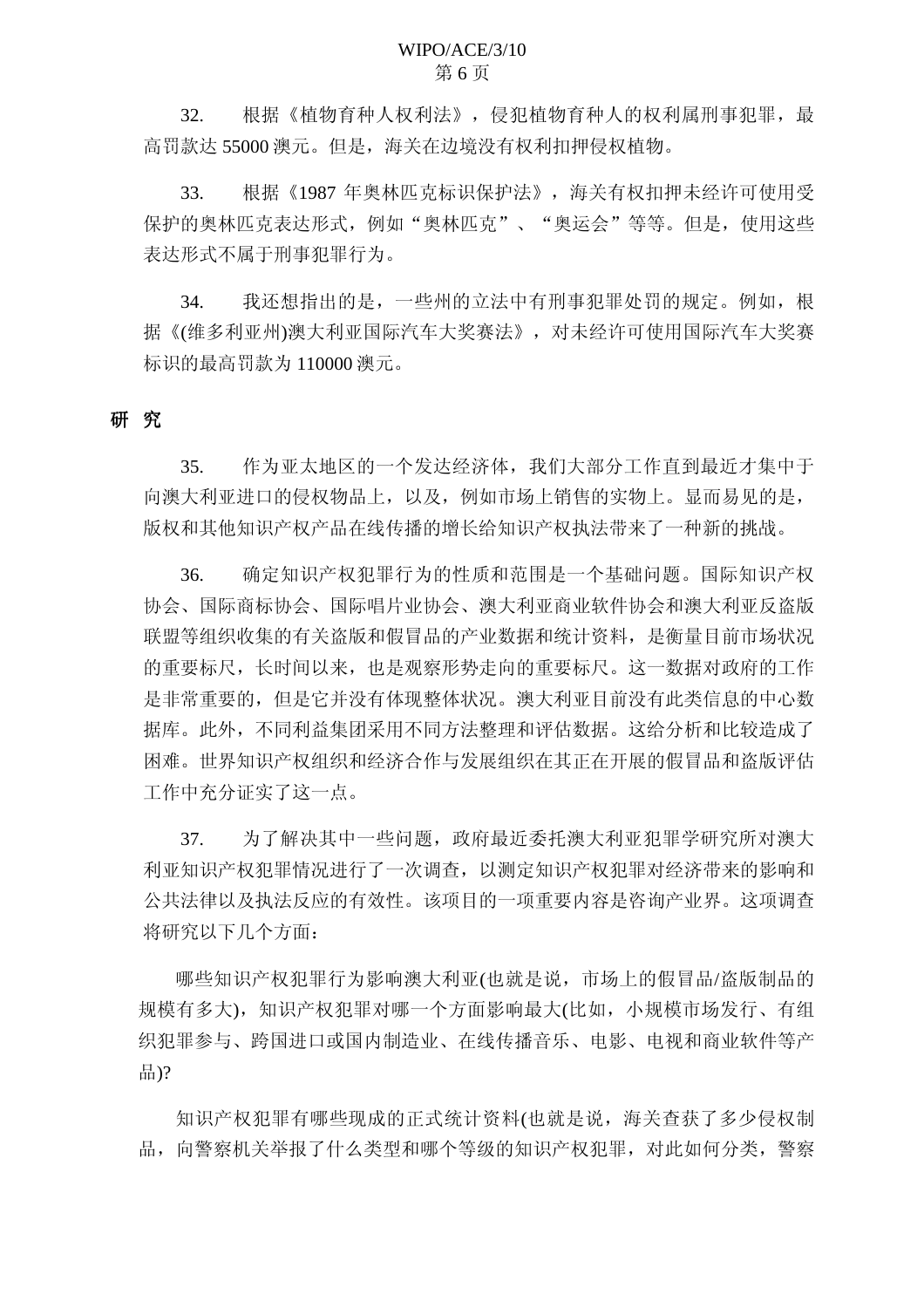机关对多大部分采取了行动, 移交其他的机构处理了多少, 起诉了多少, 结果如 何)? 这些统计资料的缺口有多大? 需要收集什么数据?

知识产权犯罪他有组织犯罪活动之间是否有任何可证实的联系(比如, 药 物进口和交易、武器走私、资助恐怖主义等等) 以及是否存在涉及此类犯罪的企业?

知识产权犯罪对澳大利亚小型企业、产业和就业的经济影响如何?(比如, 包括 对购买侵权制品或"减价"产品的违法性和严重性如何理解)?

产业界是如何计算给产业带来经济影响的? 这些数字的准确度如何? 有无独立 的统计资料? 如有, 如何讲行比较?

知识产权犯罪对区域性社群和土著澳大利亚人影响有多大?(比如,对当地电 影工业的经济影响——对社群、艺术品和假冒商品的社会影响)

在这一方面还进行哪些与现在调查的国际国内问题有关的其他研究(这将包括 大量的文献研究)?

澳大利亚知识产权(和其他)立法在防止知识产权犯罪方面的有效性如何(比如, 加大处罚、简化证明权利存在和权利归属的条款、修改"合理使用"和其他抗辩等 有什么影响?国际立法比较对所期望的立法改革有什么启示)?

38. 该项研究预计在今年 10 月底完成。除报告调查结果以外, 还要求研究 人员在总结报告中提出建议。这些建议将涉及与下列事项相关的选项, 例如: 收集 数据、知识产权教育和培训、向执法活动、咨询机制以及法律和行政修改计划提供 资金。这些调查结果和建议将为政府未来研究知识产权执法提供信息

# 版权执法策略

39. 这项研究与政府继续讲行的多项执法行动关系密切。司法部长已制定 一项版权执法策略。去年 11 月在版权法和实务专题讨论会上的讲话中,司法部长 谈到了这一策略的基本原则,他承诺要提高澳大利亚对版权盗版这一真实而日益严 重的问题的执法反应能力。我将介绍一下澳大利亚在这一策略的背景下开展的部分 活动。

#### 可能实行的立法举措

40. 策略的第一步就是要经常审查版权法, 以确保其中规定的条款能有效 地解决版权盗版的问题。这一策略集中在制定最新法律上, 使其能同时在网络和硬 拷贝环境下有效执行。我已经简要介绍了版权法最新修正案的部分情况。虽然司法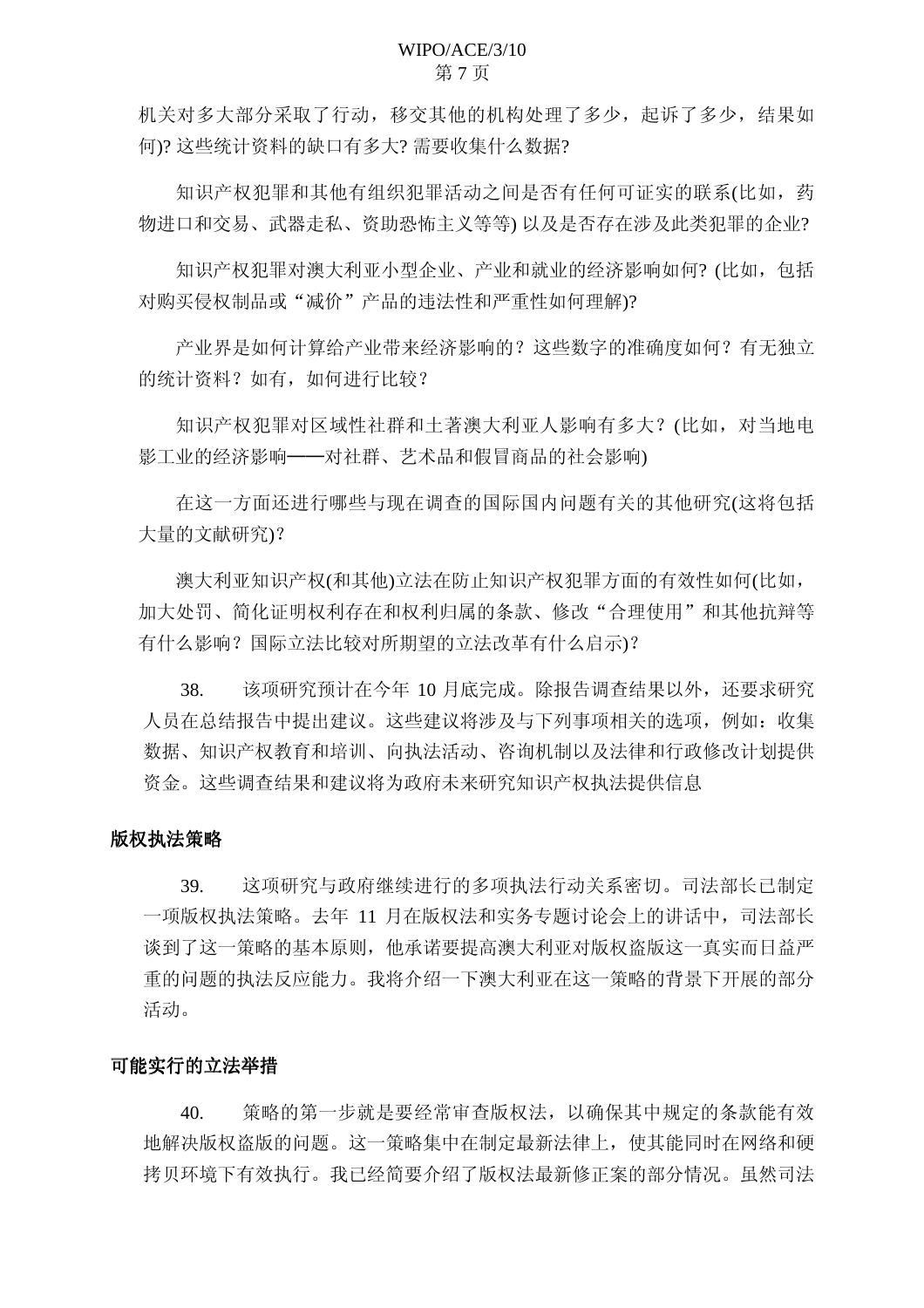# WIPO/ACE/3/10 第8页

部长的策略仅涉及版权(因为这是他作为部长分管的业务),但我还要指出的是, 工业产权立法也需要定期审查,近期知识产权咨询委员会对商标和专利执法的审查 就表明了这一点。

# 合作和协调

41. 策略的第二部分涉及澳大利亚政府机构、国家和产业之间的合作。如 上所述, 澳大利亚采用的是联邦政府体系。知识产权违法犯罪行为属于联邦违法犯 罪行为。但是, 联邦警察和州警察均可对其采取行动。这意味着执法机构之间富有 成效的协调至关重要。

42. 作为策略的一部分, 政府已经建立了部门间知识产权执法委员会。该 委员会召集所有相关澳大利亚政府机构, 推动以更加协调的方式处理知识产权执法 问题。目前,该委员会正在研究广泛的执法问题,例如,边境执法、具体版权和商 标执法改革资源、政府各项优先重点发生冲突以及国际发展。

43. 最近,通过委员会所作的工作,关于提醒旅游者注意盗版和假冒商品 问题的新建议已写入外交外贸部的出版物: 《澳大利亚旅游者注意事项》。

44. 还有一些其他咨询机构也为政策制定机构和执法机构提供与产业界打 交道的机会。为了响应我上文提及的议会委员会的报告,即《打击非法复制: 澳大 利亚版权执法》,政府建立了知识产权执法咨询小组(IP 执法小组)

45. IP 执法小组由澳大利亚联邦警察牵头, 由来自电影、音乐和软件产业 的代表以及商标权利人、司法部、澳大利亚知识产权局、澳大利亚海关总署、澳大 利亚犯罪学研究所和澳大利亚打击刑事犯罪委员会、一些州的警察局和联邦检察长 等政府机构组成。 该小组的主要职能是鼓励产业界、警察和海关之间主要通过信 息共享开展务实的合作。例如, 联邦检察官为起诉知识产权违法犯罪行为拟定了诉 讼事实概要,并将这些概要分发给产业界和州警察,以协助他们处理知识产权违法 犯罪行为。这些概要包括调查人员拟定证据概要的指南、相关法令规定的侵权行为 各要素的细目分类以及更广泛的起诉策略。

46. IP 执法小组认识到缺乏一个独立的记录知识产权违法犯罪行为信息的 数据库,并认为这一数据库对为政府研究知识产权执法提供信息非常重要,因此成 立了一个工作组来解决如何收集知识产权犯罪行为数据的问题。该工作组制定了一 张由产业界记录这些信息的表格。希望这将使知识产权犯罪信息能够集中到中心信 息库中。这将在应付知识产权执法问题过程中提供一个有价值的资源。这也将有助 于跟踪澳大利亚知识产权犯罪的趋势。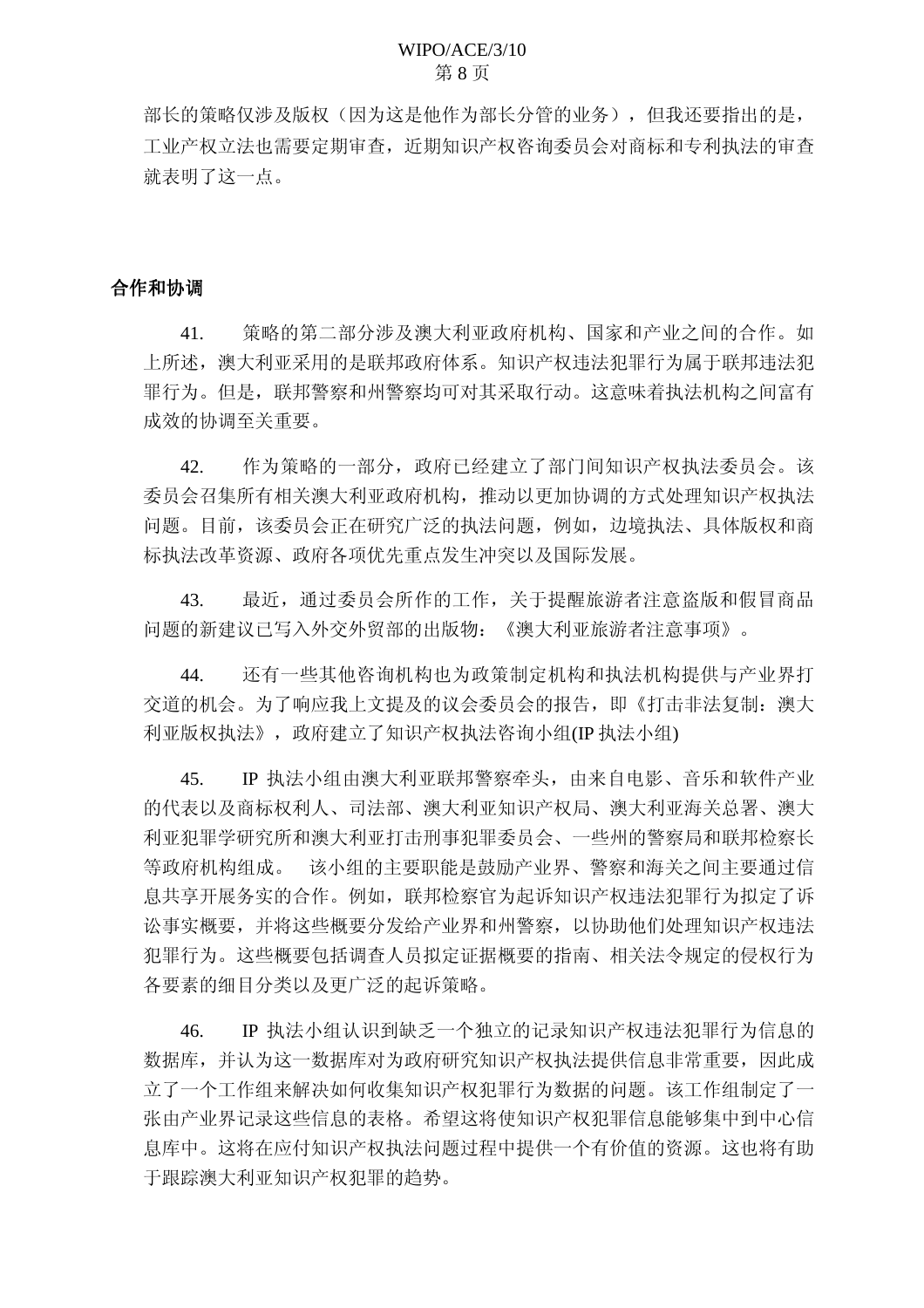# WIPO/ACE/3/10 第9页

47. 政府也正在研究其他促进联邦和州知识产权犯罪执法之间协调和合作 的方式。例如,因为知识产权违法犯罪行为属于联邦违法犯罪行为,所以各州的警 察没有接受这方面的培训。因此州警察机关接到关于知识产权侵权行为的投诉时, 这就可能造成困难, 有时可能意味着知识产权违法犯罪行为无法得到追究。澳大利 亚政府正在研究为州警察制定最佳做法指南的方式, 这些指南将为这些警察如何进 行调杳和起诉的措施提供快捷指导。政府竭力保证州警察能得到培训,以便能适当 地承担知识产权调查工作。我们也在考虑如何更广泛地为警察简化程序, 使他们能 够受理更多的版权盗版投诉。

# 适当的警察资源

48. 第三,为知识产权执法划拨适当的资源是当前的一个挑战,因为我们 的政府机构必须应付一系列其他犯罪活动。我相信, 知识产权执法必须有适当的警 察资源问题,并非只有澳大利亚才存在。目前,澳大利亚联邦警察根据澳大利亚司 法部长下达的总政策命令采取行动,并按照确保资源有效运用于最优先的工作这一 指导方针来应对各种事态。

49. 澳大利亚联邦警察和州警察在处理整个澳大利亚市场中出现的日益增 加的知识产权犯罪状况过程中,还要考虑有其他更重要的义务和限制(比如,国家 安全)。例如,有些市场位于乡村,而当地没有澳大利亚联邦警察。我们正在积极 研究一些可以更有效利用警察的方式来调查知识产权违法犯罪行为。

# 边境执法

50. 澳大利亚还在不断审议为处理版权侵权制品进口而采取的边境管制措 施, 以确保这些措施得到有效实施。由于版权作品侵权复制品向澳大利亚进口的问 题日益增加, 所以近年来这个问题的重要性日益增大。大家当然知道, 我们是一个 岛国, 边境很长。

51. 例如, 度假回家的澳大利亚人也带回了越来越多的侵权 DVD 和 CD 根据我们的版权法, 如果著作权人发出异议通知书, 侵权制品只能由澳大利亚海关 扣押。此外, 与其他国家一样, 侵权制品只有在以某些贸易和营利目的进口的情况 下才能被扣押。

52. 澳大利亚政府已经收到许多 DVD 出租业代表的来信, 声称其生意因回 澳大利亚的人携带最新出版的侵权复制品入境而受到严重损害。

53. 同警察局的情况一样,如何为海关提供话当资源也是一个问题。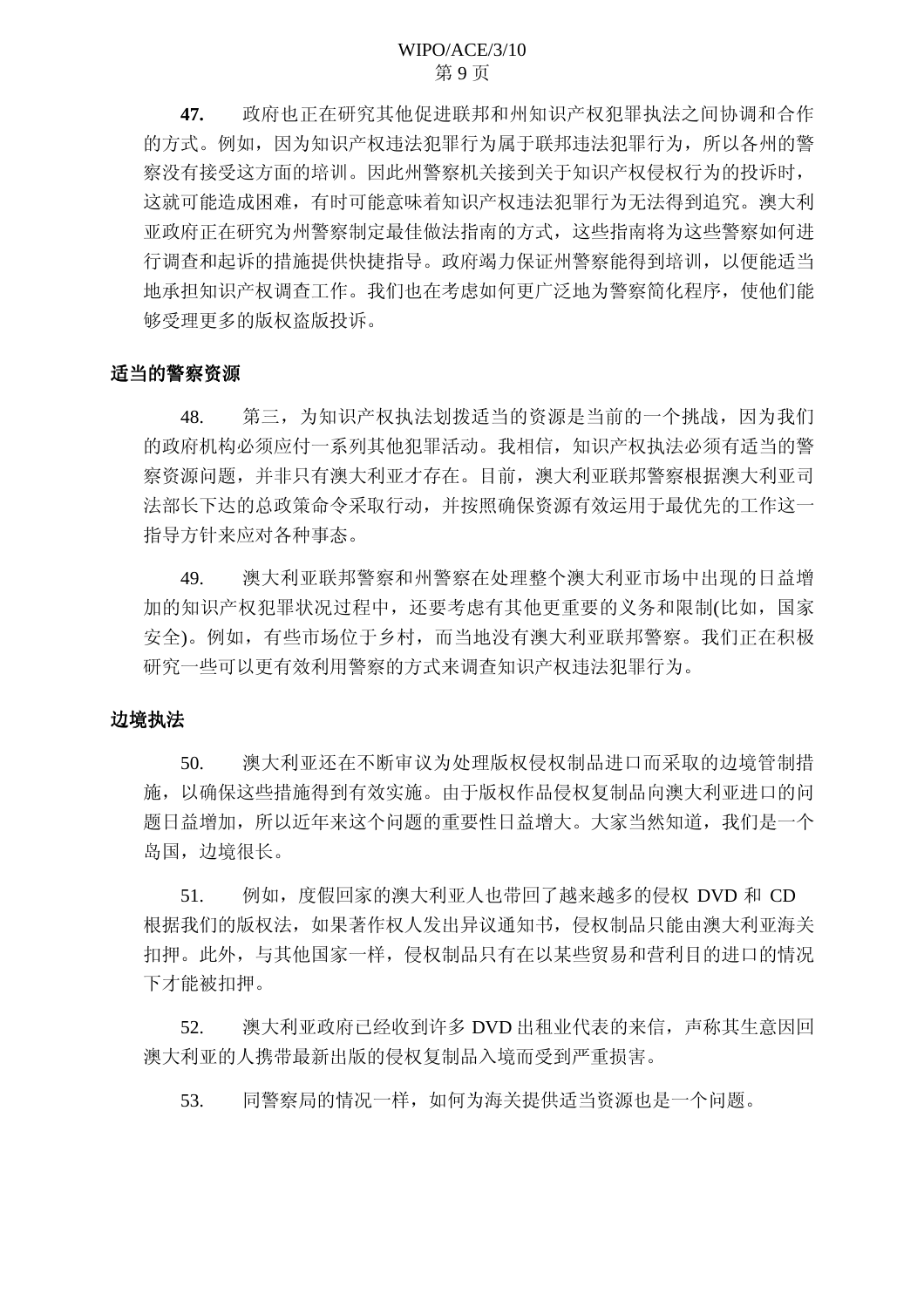# WIPO/ACE/3/10 第10页

54. 我们目前正在考虑解决这个问题的方案。我们依 TRIPs 协定所承担的 与边境管制有关的义务, 以及这些商品的进口是用于个人使用的目的, 给寻找一种 政策解决方案带来了挑战。

55. 知识产权咨询委员会也在其商标执法报告中就商标争议通知书提出了 一些建议。 对商标问题所作的任何修改, 也将涉及版权法和边境管制。

56. 在处理这一难题的过程中,需要解决一些重要的政策问题。

#### 国际发展

57. 这一策略的最后一部分涉及国际发展。显而易见是, 制定解决版权盗 版和商标假冒品问题的适当执法措施是一个全球性问题, 在数字环境下尤其如此。 因此, 在国家知识产权执法问题上与其他国家交流信息和开展合作, 是政府执法策 略中的一个重要部分。这次会议为这种合作提供了一个极好的机会。澳大利亚政府 也在其他论坛中积极探讨执法问题。例如, 澳大利亚司法部长已将版权执法作为问 题提出,请英联邦的司法部长们考虑。澳大利亚也是亚太经济合作组织知识产权专 家组的一个积极参与者,并将于 2007 年主办亚太经济合作组织会议。澳大利亚政 府也在其它地方开展了工作。例如,参与了经济合作与发展组织对假冒品和盗版的 调杳,并请产业界代表根据各自的要求讲行调杳。

58. 在操作层面上, 澳大利亚政府也正在考虑在这个问题上与其他国家的 执法机构进行合作。例如, 澳大利亚联邦警察已经在大约 27 个国家设立了联络 员。在国外设立这些岗位的目的,尤其是为了交换包括科技专业知识在内的信息, 以加强执法能力。

#### 提高意识

59. 显而易见,制定适当的法律和适当的程序,是建立有效的知识产权制 度的一个首要问题。澳大利亚政府认识到,提高意识是保证这种法律有效性的一个 重要部分。澳大利亚政府正在制订知识产权执法教育的办法。在某种程度上,这将 有赖于政府委托开展研究的结果,尤其因为这关系到人们对知识产权犯罪的态度。 任何未来的方法都将建立在现有做法的基础之上。现将部分做法概述如下:

60. 目前, 通过某些机制, 如: 政府因特网网页有关消息和有针对性的宣 传活动,来提高意识。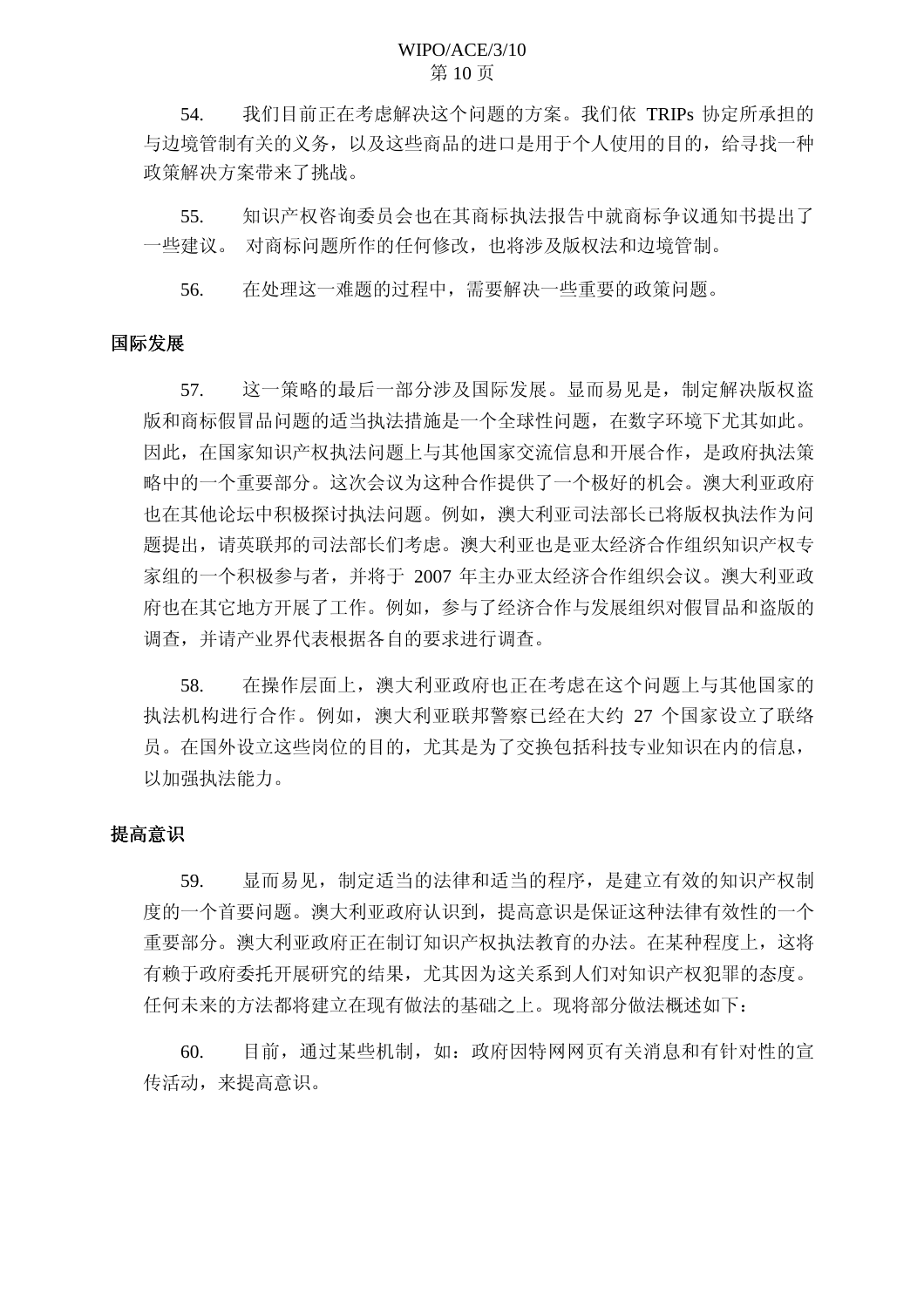# WIPO/ACE/3/10 第11页

61. 作为澳大利亚就知识产权执法问题教育公众的一部分承诺,司法部和 澳大利亚知识产权局网站提供清楚、可获取的知识产权信息。这些材料包括通迅和 情况简介。

62. 两个部门还就一般的知识产权问题解答公众的提问。此外,两个部门 的员工均定期向政府和非政府组织就澳大利亚知识产权法律、政策和实务作讲演。

 $63.$  澳大利亚海关总署网站也载有版权、商标和《异议通知书》计划方面 的信息,并为旅游者提供有关携带盗版假冒品入境的注意事项。

64. 如上所述, 外交外留部出版的《澳大利亚旅游者注意事项》中也介绍 了携带盗版假冒品入境的注意事项。这本小册子以纸件形式出版, 在签发新护照时 同时分发, 也可以从该部的网站上获取。

65. 澳大利亚犯罪学研究所最近也出版了一份《减少知识产权犯罪》的宣 传材料。

66. 有关澳大利亚政府网站的更详细的信息载于本文附件。

67. 另一种提高意识的途径是, 宣传成功的执法行动。在某些情况下, 执 法机构将有针对性地执行打击行动, 以获得执法行动的最大威慑效果。他们也不时 地与产业界联合开展提高意识的活动。例如, 一个叫"打击罪犯"的联邦警察和州 警察公共查询台, 最近与澳大利亚交互娱乐协会联合制作了一系列关于减少销售和 购买盗版计算机软件和电子游戏的电视广告。

68. 澳大利亚政府也支持产业界在对公众进行知识产权执法问题教育过程 中所起的重要作用。

69. 例如, 2004 年司法部长通过澳大利亚反盗版联盟(AFACT)掀起了一场 提高意识反对电影盗版的运动。该电影宣传片由澳大利亚反盗版联盟和电影制片 人、戏剧和其他电影业供应商共同制作。这部宣传片在澳大利亚近 2000 个电影院 进行了放映。

70. 2005年, 司法部长参加了一次电影工业代表组织的销毁 150000 张盗版 DVD 的行动。在现场的讲话中, 司法部长肯定了这一行动对提高公众意识的重要 性, 使公众认识到 DVD 和其他形式的版权盗版都属于犯罪行为, 如同任何其他犯 罪行为一样,都让人们深受其害。

71. 澳大利亚政府也参加了亚太地区提高意识的活动。这项工作经常与某 一多边组织合作进行, 比如, 亚太经济合作组织、东南亚国家联盟和世界知识产权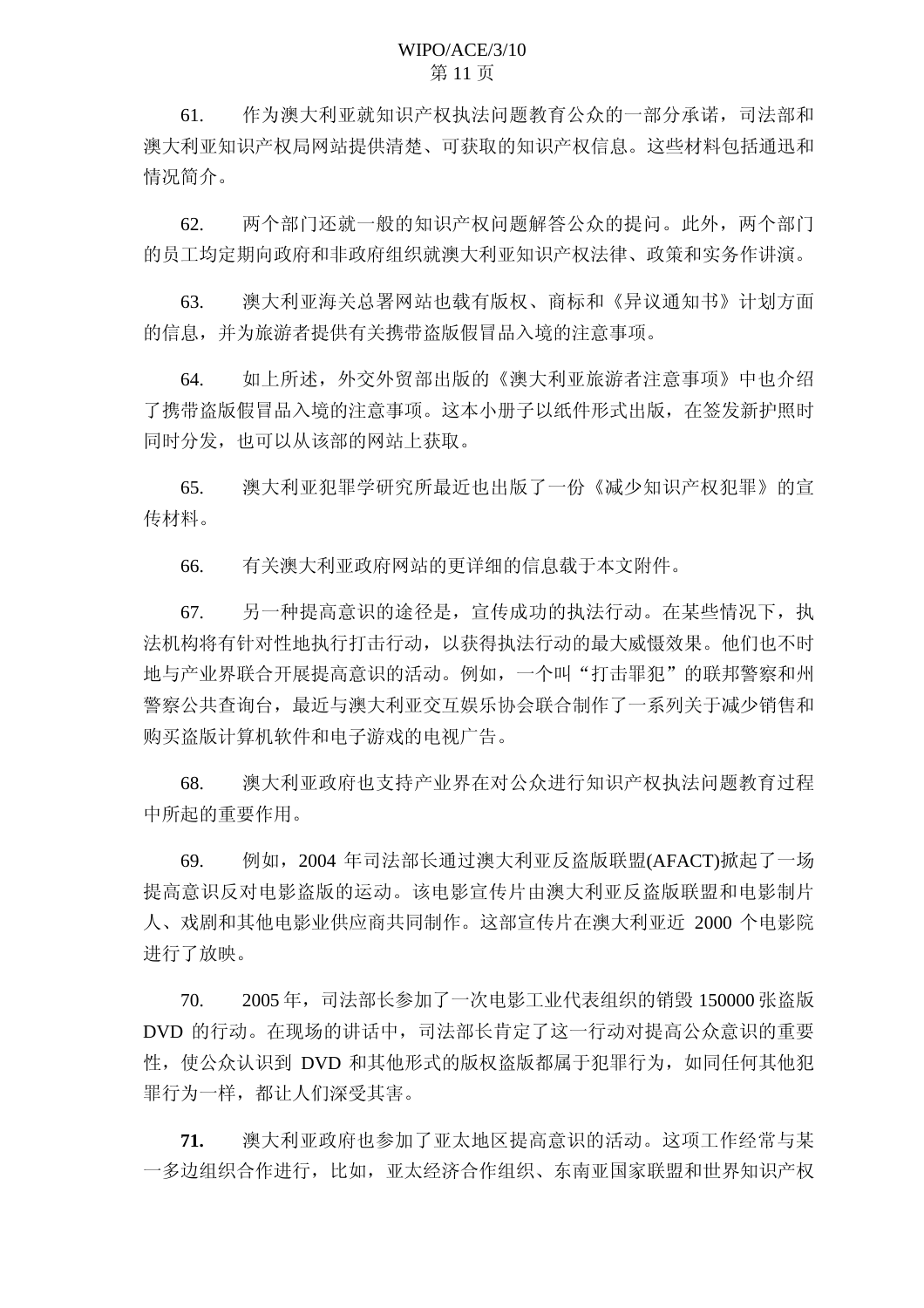组织等。例如,目前我们正与新加坡和香港合作,于 2006年 11 月在香港举办一个 关于"知识产权公共教育有效战略"的讲习班,与发展中国家分享知识产权活动的 经验和知识。

培训

72. 培训也是有效知识产权执法体系中的一个重要组成部分。例如, 如何 培训州警官和审理知识产权犯罪的初级法院法官, 是澳大利亚正在研究的问题。就 此而言, 产业界也可以发挥一定作用。例如, 产业界与政府合作培训海关官员, 以 帮助鉴别非法材料。为表示重视青少年对知识产权的看法, 澳大利亚电影业的代表 也与教育部门密切合作, 在学校开展版权教育活动。

73. 澳大利亚政府和产业界还参加了本地区的知识产权培训。例如,澳大 利亚联邦警察和澳大利亚海关总署赞助了 2004 年 5 月在香港举行的一次执法特别 讲习班。讲习班题为"亚太经济合作组织知识产权执法和边境管制讲习班",由亚 太经济合作组织知识产权专家组发起。澳大利亚是亚太经济合作组织的成员之一。 澳大利亚也为本地区的法官提供培训。此外,澳大利亚知识产权局还定期与本地区 对口知识产权局合作,并提供培训。除政府赞助的培训之外,澳大利亚产业界组织 也参与进行区域培训。例如,澳洲表演权协会有限公司(APRA)为本地区集体管理 协会的发展充当了培训中心的角色。

#### 结 论

74. 我希望本文能说明澳大利亚政府正在积极处理知识产权执法问题。这 是一个仍在不断发展的挑战。

75. 政府委托开展研究以了解澳大利亚这方面形势的范围,有助于我们迎 接这些挑战。

76. 不断审查我们的知识产权立法以保证新兴执法问题得到适当处理, 也 是澳大利亚知识产权执法策略中的一个要素。

77. 佢是, 应该承认, 这种策略必须兼顾知识产权及其执法方面的宣传和 培训。

78. 通过政府和产业机构之间的协调和协商, 定能取得很大成效。

79. 对执法资源的迫切需求,很可能继续成为一种挑战。但是,澳大利亚 政府政策和执法机构正在合作, 争取共同解决这些问题。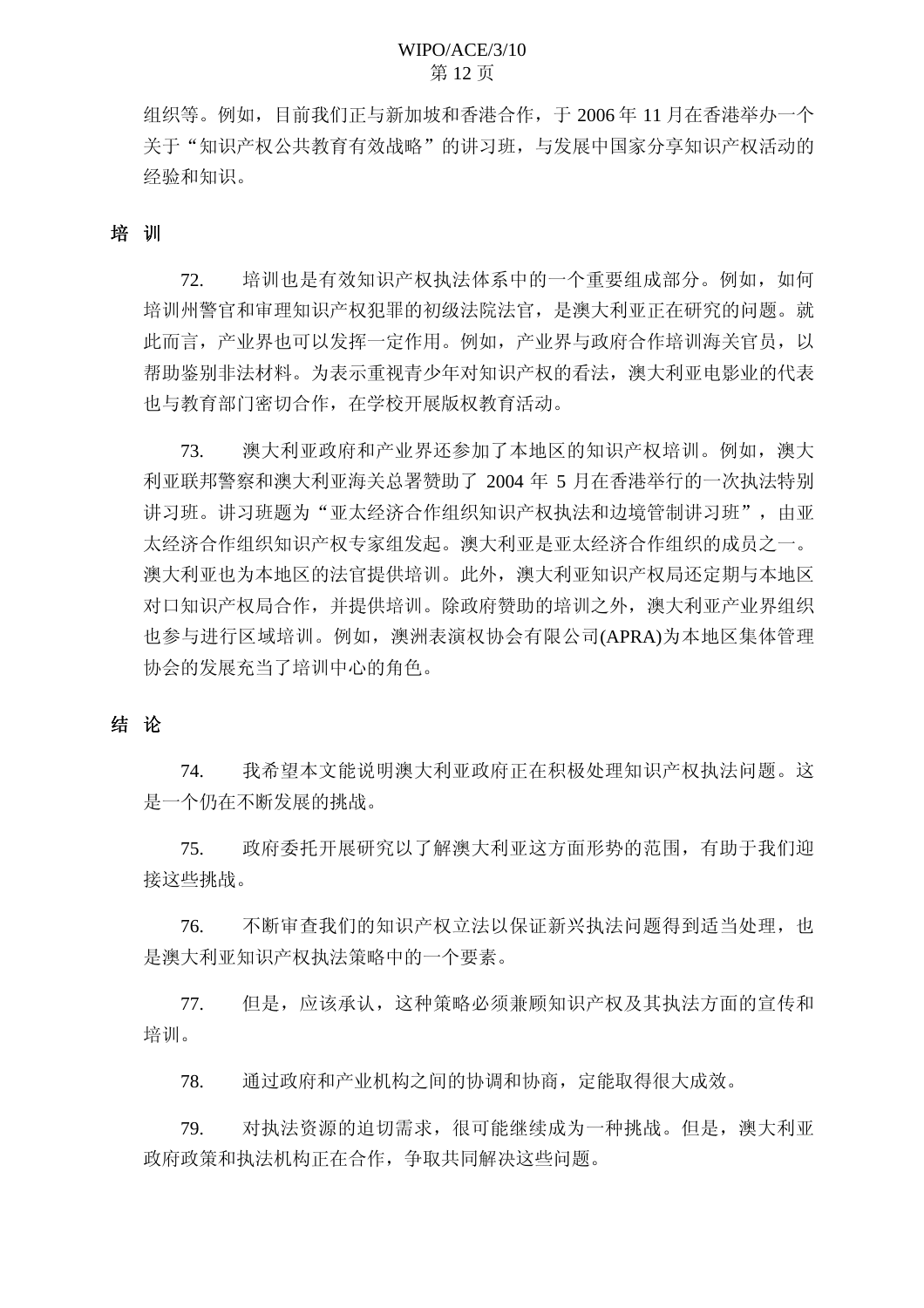# WIPO/ACE/3/10 第13页

80. 知识产权执法不应被视为一个纯粹的国内问题。国际合作和参与, 是 澳大利亚政府知识产权执法策略中的一个重要组成部分。本次会议为交流知识产权 执法的想法和经验提供了一次宝贵的机会。澳大利亚期待继续就这些重大问题进行 对话。

[后接附件]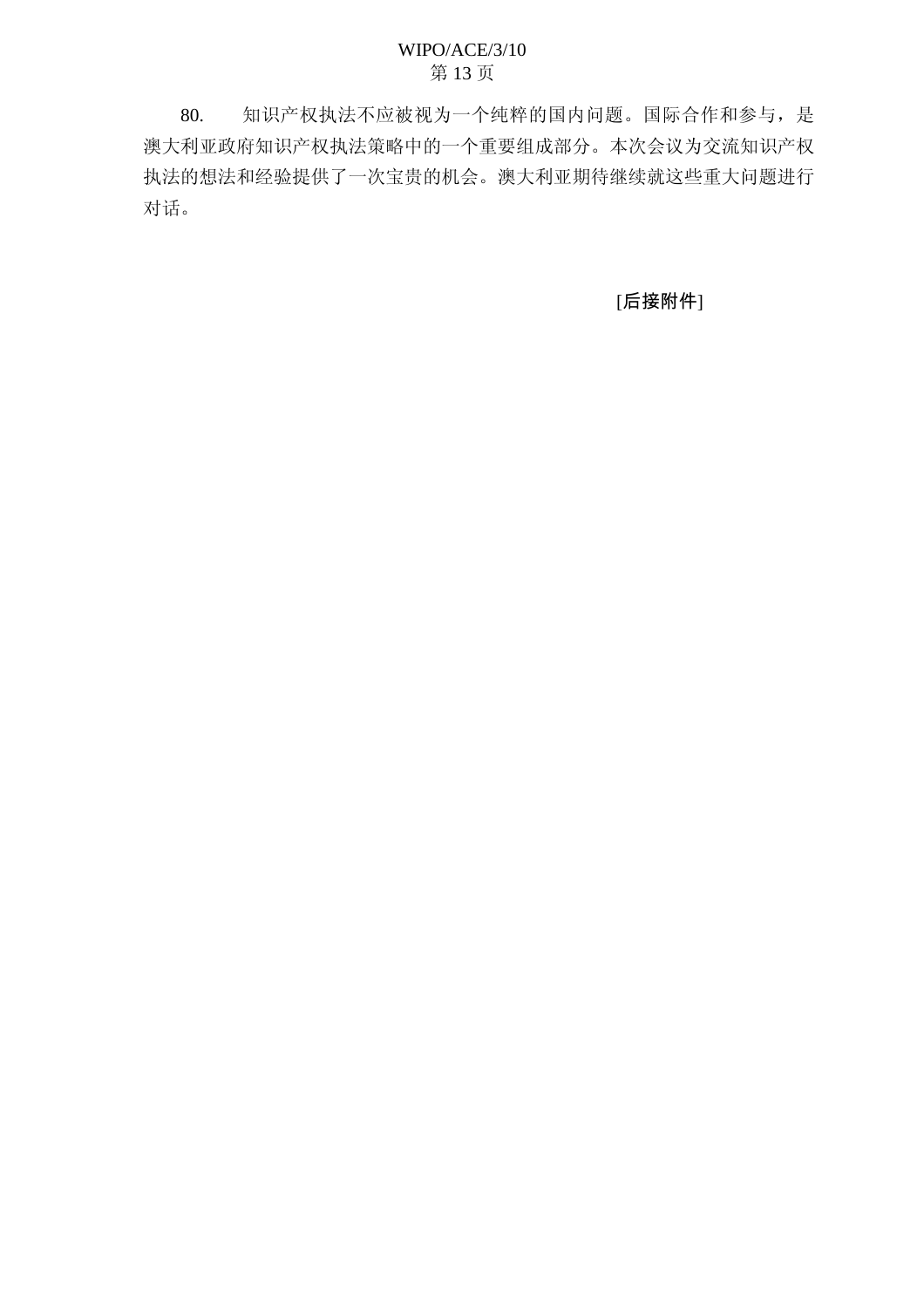# 附 件

#### 澳大利亚政府知识产权资源

#### 司法部

该部版权司网站详细介绍其职能,并有相关信息和版权法最新版本连接。

网站中包括一本版权小册子, 题为《澳大利亚版权法: 简明指南》。该书载有版 权一般信息,并附有关于负责发放版权使用许可证或进行版权咨询的组织的详细资 料。

网站还有详细介绍版权法修正案所带来的影响的信息页面, 其中的最新信息介绍 了版权法因《2005 年版权修正案(电影导演的权利)法令》和《澳大利亚一美国自由 贸易协定》而作出的主要修正所产生的影响。

小册子和信息简介可从网上获取: <http://www.ag.gov.au/copyright>

该部定期出版一份叫做"版权电子新闻"的简报, 免费提供版权法发展的定期更 新信息。通过该部网站, 任何人均可订阅。网站载有过期通讯文档, 提供过去七年来 澳大利亚和国际版权法发展的实用概览。

#### 澳大利亚知识产权局

#### 澳大利亚知识产权局网站

[www.ipaustralia.gov.au](http://www.ipaustralia.gov.au/) 是澳大利亚知识产权局用来向公众提供知识产权宣传材料和 咨源的主要在线途经。该网站提供一系列材料, 例如:

解释澳大利亚知识产权局管理的各类的知识产权和登记手续:

澳大利亚知识产权局服务水平承诺文献汇编; 和

最新消息和特写

澳大利亚知识产权局网站也针对特定客户和市场部门提供各种知识产权产品和计 划信息杳阅。这些产品/计划的每一种均有明显标记,比如它们自己的徽标/商标,许多 还得到其网站的支持。现将澳大利亚知识产权局有代表性的产品/计划的进一步详细情 况提供如下:

#### 知识产权信息查询

用户可以通过在线入口杳询来源于政府和非政府的一系列知识产权相关信息和资 源。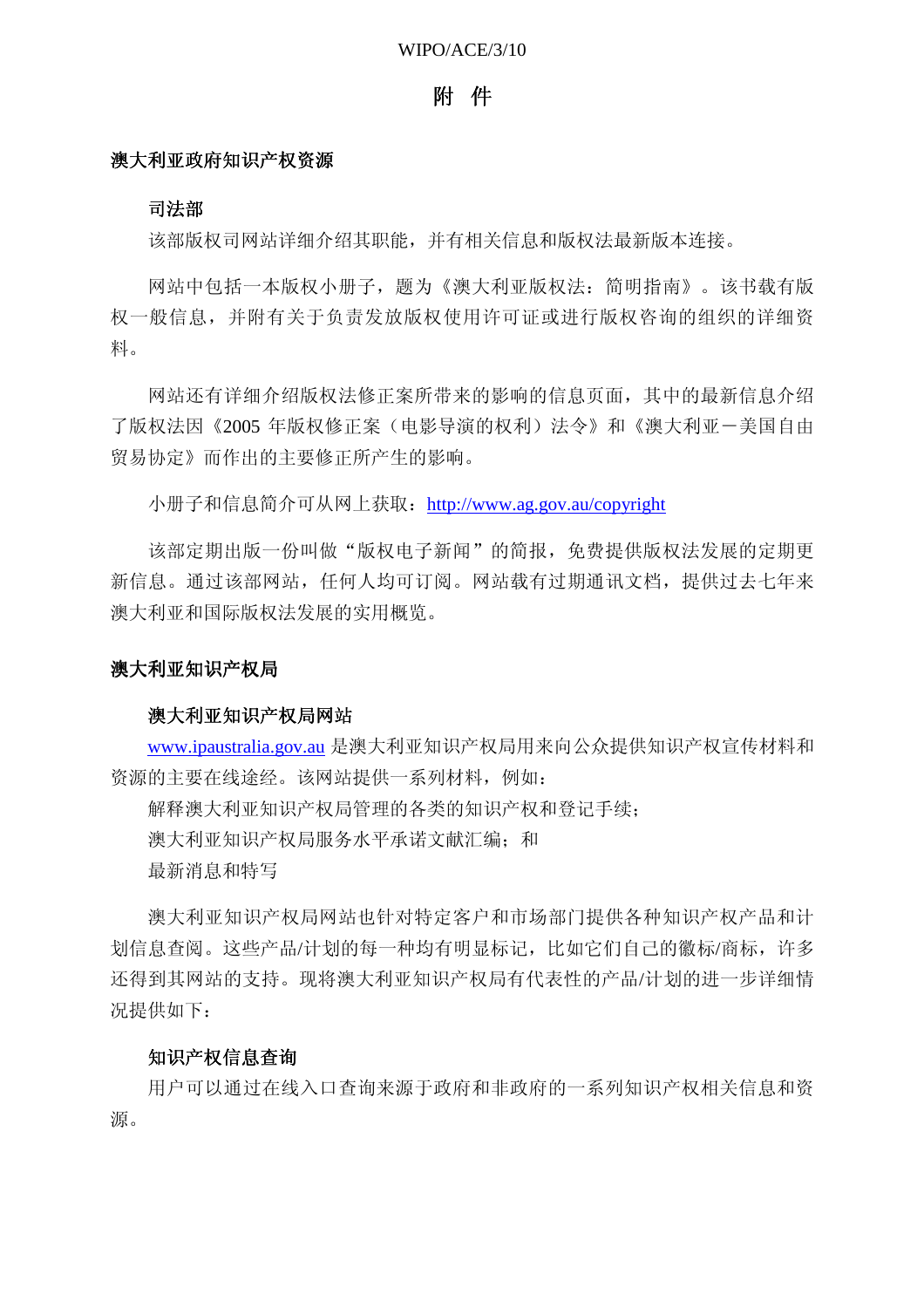知识产权信息查询是在 2001 年宣布"政府加强澳大利亚能力的倡议"之后建立 的,该倡议责成负责知识产权事务的相关政府机构开发一种提供单一入口的网络设 施。

知识产权信息查询提供的信息和资源,是根据各类知识产权用户定制的,例如, 发明家/创新人、土著澳大利亚人、政府、设计者、律师和企业顾问、文化机构、中小 企业、农业和研究人员。

知识产权信息杳询在以下标题下提供执法相关信息: "*避免知识产权侵权*"、 "*保护自己的知识产权*"和"*在海外保护自己的知识产权*"。

知识产权信息查询也充当澳大利亚知识产权服务中心的角色。在 2003 年亚太经济 合作组织高级官员会议(SOM)上, 建议每一个亚太经济合作组织成员经济体都建立一 个知识产权服务中心, 提供本国知识产权保护和执法体系的相关法典、法律和实施条 例。亚太经济合作组织知识产权服务中心的信息杳询,可通过亚太经济合作组织 IPEG 网站。

知识产权信息查询—<http://www.ipaccess.gov.au/index.phtml>

亚太经济合作组织知识产权服务中心http://www.apecipeg.org/servicecentres/default.asp

#### 知识产权工具箱

澳大利亚知识产权屈具箱是商业、研究人员和企业顾问的一个综合指 南, 以帮助他们鉴别、保护自己的知识产权, 并从中受益。这个工具箱为一本分 22 单 元共 450 页的工作手册和一张交互式 CD-Rom, 是一个实用的资源, 全面解释了各种 知识产权保护办法(比如专利、商标、外观设计、版权) 的范围, 并有许多查询目录、 主要概念、流程表、案例分析和实例。

知识产权工具箱 22 单元中专有一个单元介绍知识产权侵权行为(第15 单元)。这一 单元包含以下主题的详细内容:

| 制定避免侵权的对策:     | 起诉知识产权侵权人的步骤:  |
|----------------|----------------|
| 获取保险来抵补知识产权侵权行 | 避免侵犯他人知识产权的对策: |
| 为的诉讼费用:        | 因特网相关问题。       |
| 法律诉讼相关问题。      |                |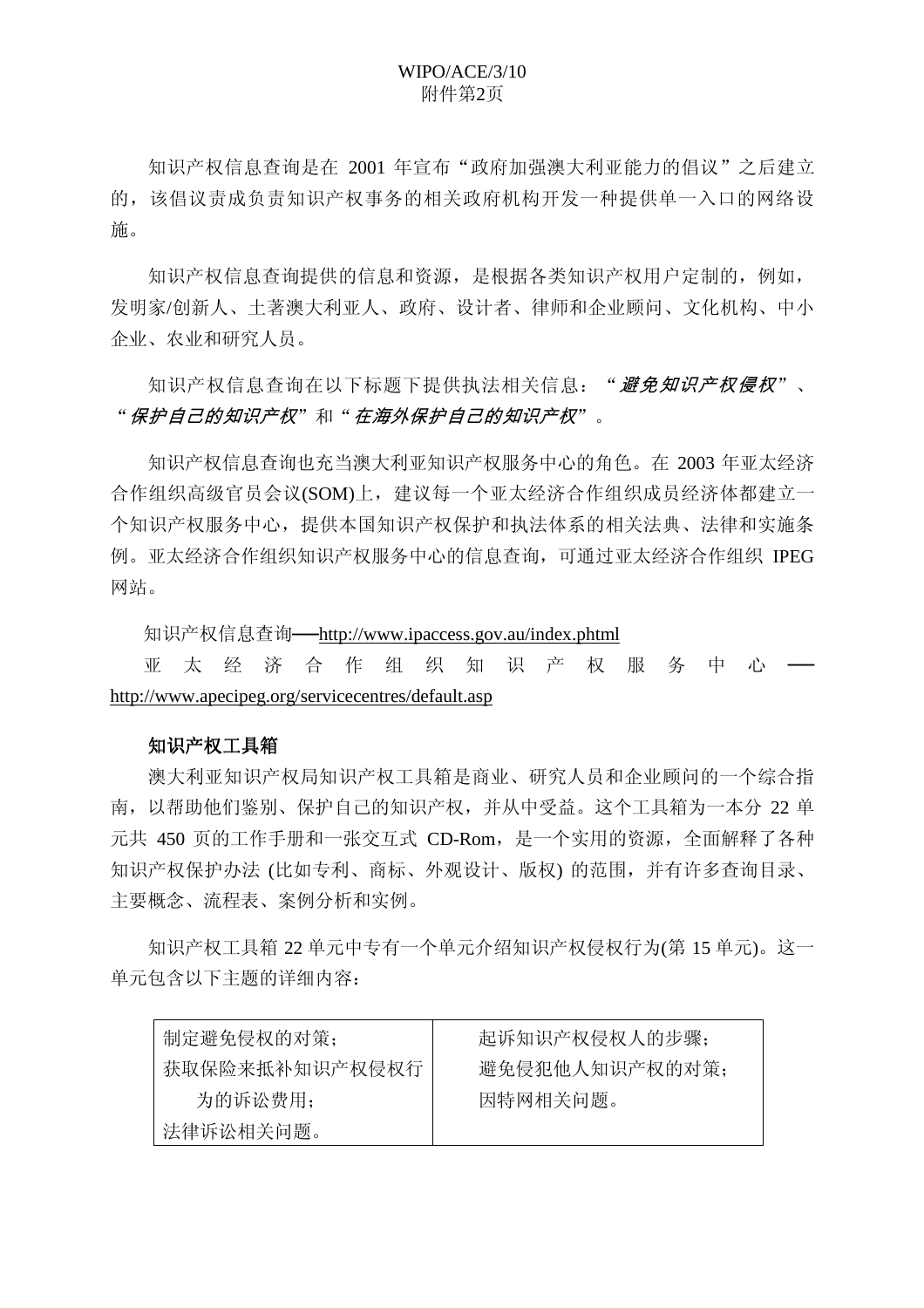WIPO/ACE/3/10 附件第3页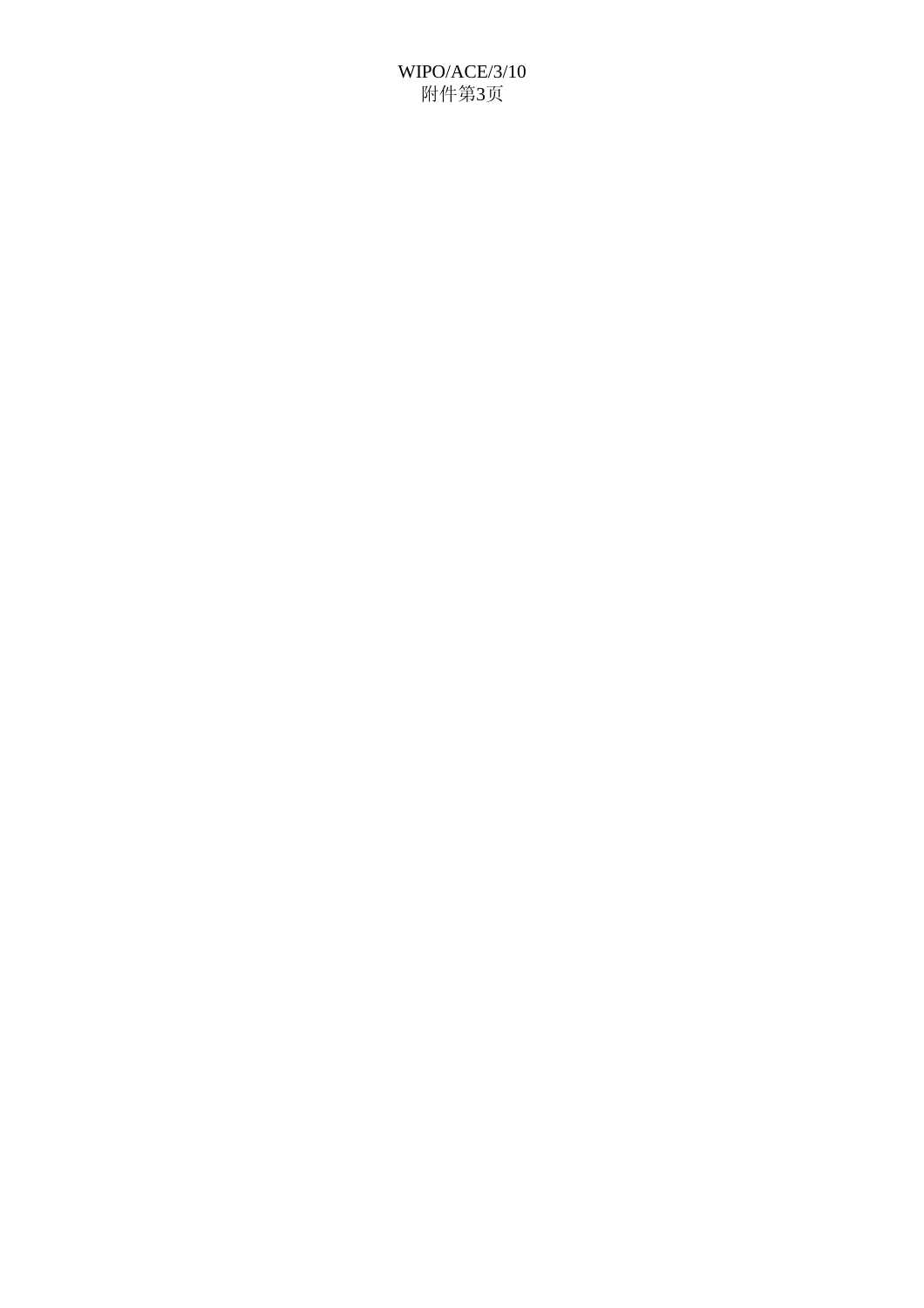## 知识产权工具箱—<http://www.ipaustralia.gov.au/toolbox/index.shtml>

#### 知识产权教授

这是澳大利亚知识产权局特别为高年级学生开发的网上资源,以提高澳大利亚高 等院校(大学)学生的知识产权知识水平和意识。它提供一系列知识产权论题的在线讲 义、澳大利亚主要报纸报道的知识产权新闻概要,并可以让高等院校邀请知识产权专 家演讲。

#### 知识产权教授— <http://www.ipaustralia.gov.au/ipprofessor/index.shtml>

## 中小企业 (SME)

澳大利亚知识产权局推广工作和提高公众意识的一个工作重点是中小企业(SME)

"开个好头"(Smart Start)是澳大利亚知识产权局中小企业计划的核心部分。 《开个好头: 新企业中管理知识产权的头几步》是 2002 年推出的出版物, 旨在解决中 小企业信息市场的缺口及其考虑的知识产权问题。这部出版物大获成功, 经 2005 年评 价之后, 又得到加强, 以包括一份新的出版物: 《开个好头: 企业中的知识产权管 理》,收编新材料和案例研究、创建一个网站为补充出版物提供在线资源、并掀起一 场广泛的宣传运动。

宣传运动包括来自澳大利亚政府负责中小企业事务的各位部长的新闻稿、参加研 讨会和会议的情况、为推广出版物和网站进行有针对性的在线广告、在主要小型企业 出版物刊登的有针对性的社论和广告、向教师提供《开个好头》以便纳入其关于中小 型企业管理的课程中、通过现有网络发行出版物,以及开发一种电子邮件简报。

《开个好头》"侵权行为"标题下涉及执法问题, 主张中小企业应该熟悉知识产 权,一旦自己的权利被侵犯,应随时采取行动。对以下问题提供了指导:中小企业怎 样发现侵权行为、保护企业知识产权在因特网上不受侵犯、避免侵犯他人的知识产 权、知识产权权利人声称自己的权利被侵权时应怎么办理。

SmartStart 网站—— <http://www.ipaustralia.gov.au/smartstart/index.htm>

知识产权情况简介

除有针对性地提供知识产权产品和计划以外, 澳大利亚知识产权还就特定知识产 权和保护问题发布"情况简介"。这些情况简介可以从澳大利亚知识产权局网站获 取, 公众可以订阅提醒服务, 也随时了解更新或新情况简介。